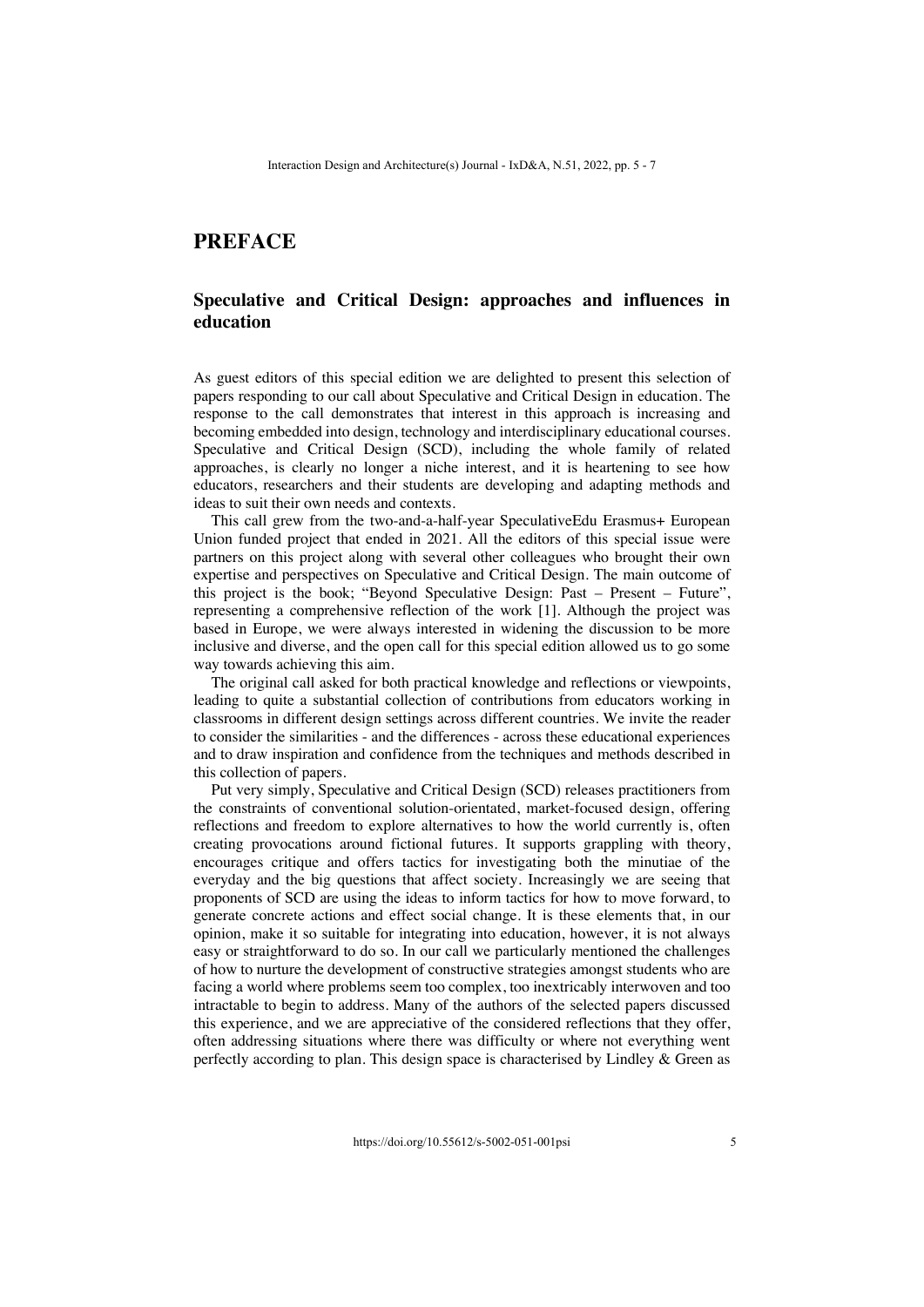messy and fast-paced, while authors such as Veiga give detailed insights into education in the context of real-world situations, sometimes where the expectations of students must be balanced against other needs and priorities. Writing in Colombia, Pérez-Orrego et al present a Latin American, interdisciplinary perspective. One of the challenging tactics they describe is that of exposing the students to "intellectual risk" while encouraging their critical voices.

Speculative Design, Critical Design, and the many related approaches have been discussed in detail elsewhere, and several of the papers in this special issue provide informative introductions to the field, the terminology and the literature. Addressing the question of terminology, it seems that most authors take an inclusive view, seeing the domain as a related family of approaches. Discursive design (derived from "discourse" [2]) is prominent, for example, in Beach and Fox's discussion of Value Sensitive Speculative Design, itself a theme evident in other of the papers, including Eriksson, Hansen & Nilsson who assert that "Speculative and critical design are valuesbased approaches, as the design process as well as the presentation and narrative around the design itself, opens up for reflection on existing cultural values, morals, and practices."

Many of the papers are explicitly addressing complex and wicked problems such as climate change, environmental crisis and social inequality, usually against a backdrop of technological developments that have impacted all aspects of planetary life and ecosystems. Citing writers including Anne Galloway and Donna Haraway, some of the authors call for thinking beyond borders through engagement with, and consideration of, non-human organisms. For example, Beach & Fox draw on theories of cross-species entanglement for perspectives within a value sensitive SCD activity. It seems that SCD is seen as offering ways to tackle these topics where other approaches to design can struggle. Not only does it lead to a possibility of creating change, it accepts that complexity and difficulty are fundamental parts of any relevant design brief.

The breadth of SCD is considered a strength but brings difficulties around how to manage it within an educational setting. What is the necessary scaffolding for students to critically reflect on their disciplines as a means for better understanding the challenges facing them as practitioners in the future? Criticality is necessary for the next generation of practising designers, but teaching criticality is not straightforward, so we were interested to find out about tactics being used in classrooms. Authors proposed frameworks, such as the Transition Design Framework (Culén & Stevens) and practical classroom activities such as proto-cards (Tost, Schuster & Heidmann) to address the challenges of learning critique within the design process in order to offer actionable insights. In many disciplines this critique is carried out in hindsight after the completion of the design work (Kuijer &Robbins).

Many educators are finding SCD to be a useful resource for education and, as this special edition shows, there is an ongoing debate fuelled by a desire for the domain to evolve while remaining a living, reflective discourse. As Lindley & Green say. "... the sharing of experiences within our community is what will galvanise it, strengthen it, and help it to continually evolve and adapt to contemporary challenges."

We would like to thank all the authors who responded to the call for sharing their experiences so generously and openly, and also, we would like to thank all the students